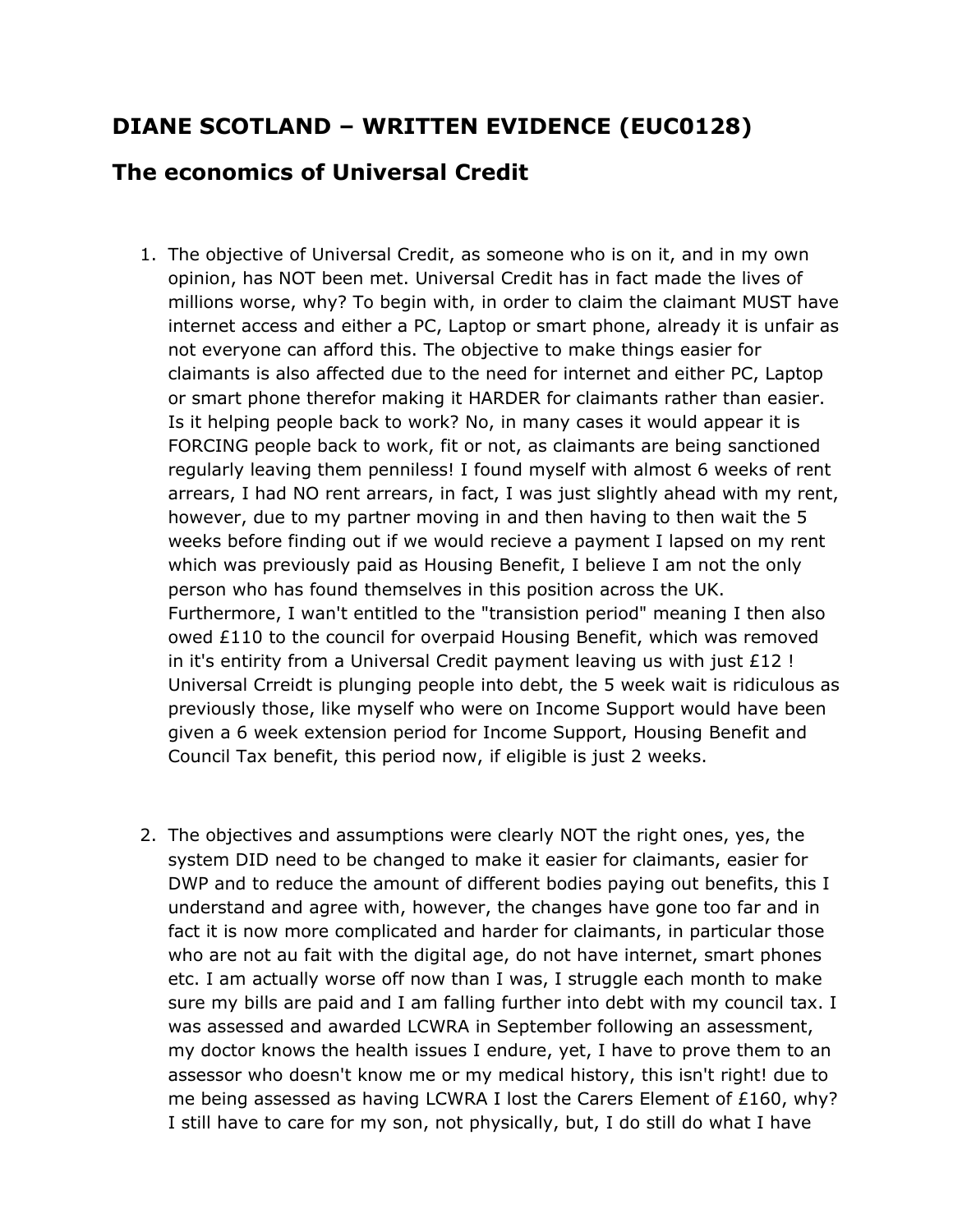always done as his carer, on top of this, the Carers Allowance I receive each week is classed as "income", the LCWRA is also classed as "income" so although I am given money due to me being unfit to work, some of it is deducted, and being a carer, I am also punished for that and every single penny taken into account for deductions.

- 3. I can see NO positive effects for claimants, nor can I see any for DWP, not when you consider the numbers of cases taken to court in which the claimant has won, DWP is losing money rather than saving it, this is NOT how it should be. I read so many things on the internet regarding claimants who have been sanctioned for mistakes made by DWP and not the claimant, I read of families who have been sanctioned as 1 of the parents must attend a Work Capability Assessment, this punishes not only the parents but the children, are there not enough families living in poverty, surely these people need help and understanding not sanctioning ? If a claimant falls ill and can't attend meetings, sanctioned, if a claimant is unable to use the internet, sanctioned, more and more people are suffering. I myself have mental health issues, and, since the start of mine and my partners claim in June last year, I have really struggled with my mental health, to the point I told my partner I would rather be dead, and, with the amount of medication I am on, taking my own life would not be difficult, thankfully though I'm still here, but, find it so very difficult just getting through the day, moreso than previous to claiming Universal Credit THAT is how incredibly unfair the system is. I don't expect more, I want to work, I miss working desperately, it is NOT my fault I am unable to work, I live in constant pain, suffer chronic fatigue, no employer would ever take me on as I do not know how my health will be from 1 day to the next, I already feel awful, I donlt need to be made to feel worse, however, being a claimant of Universal Credit makes me feel worse. I want to be treated as a human being, not just some scrounger with a number,sadly,Universal Credit makes people feel like nothing but a number! People NEED to be able to talk NOT type some words on a screen and have to wait, at times days, for a reply. So, my opinion is that Universal Credit has NO positives for claimants and none for DWP or the government either, It is over complicated, for some unreachable due to techno phobias or lack of understanding of the internet, add to that the fact you MUST have internet access, which of course costs money, and a smartphone/PC HOW can claimants be expected to afford this ?
- 4. Fiscal Retrenchment. Well, as I have said previously, it would appear DWP are in fact wasting MORE money due to claimants taking DWP to court, apparently a new computer system will also be needed, so, training for the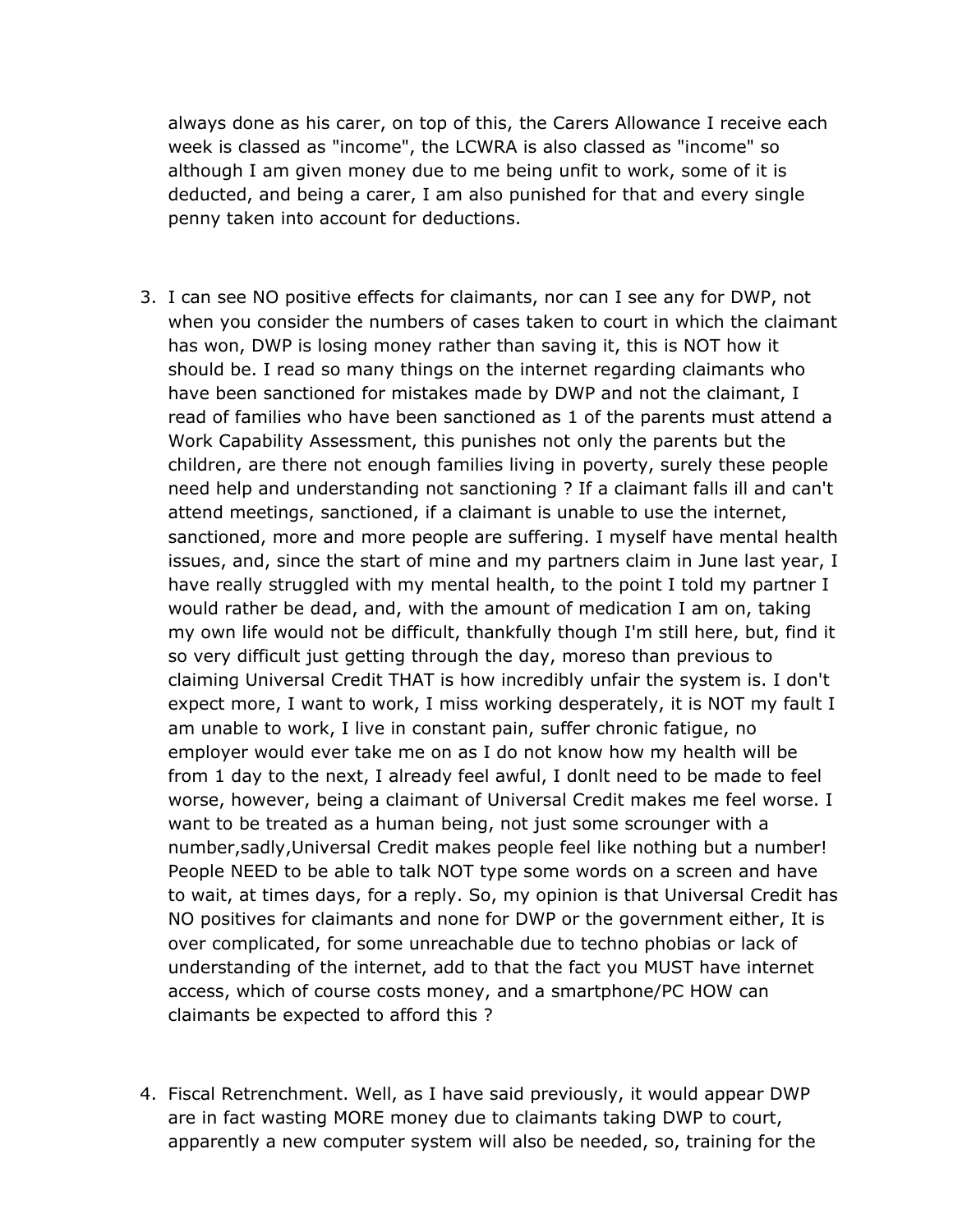original system, payment for the original system, then, we move on to payment for a NEW computer, more training for staff I presume too, how can THIS be saving money ? surely it can't be ? I personally believe it is time for government to step back, work out the costs of rolling out UC and exactly how effective it has been in saving money, I fell it would be found that in fact money has been lost, not saved.

- 5. Have ANY claimants faired better financially, I don't believe so, many have found themselves, like me, in debt which they didn't have, to rent and or council tax, many have asked for advance payments to help them through, then found that the repayments are SO high that they are getting into debt in other ways, whether that be asking friends and family for help, selling things, getting pay day loans etc. Many find themselves turning to foodbanks, I'm lucky, I've not had to do that.... yet, but, I have had to cut back in many ways, less food shopping, lower quality foodstuffs, ie, shops own brand, poorer quality meats, and I have to and want to look after my health the best I can, now though I find I am less able financially. I have to pay back the debt acrued with my rent and council tax, I now find myself on full council tax payments of  $£160$  per month because LCWRA is a means tested payment, and a further £20 each week towards council tax debt to clear it and have to pay £30 each week to the debt I have in rent arrears, I'm cutting back on all I can, I no longer support the charities I used to, I've cut back on my internet access to reduce payment to that, changed my mobile phone package etc etc .My partner only works 16 hours per week, he helps care for me, we have discussed giving up my pets, a cat and a dog, to try and save more money, I just can't do it, I don't want to give my pets away if I have to go hungry to feed them I will. I just can't see where else I can save money, I haven't bought anything new to wear in a long time, I need new shoes, but, the £15 I would spend on shoes is needed more for the electricity, so I'll go without, it's things like this peope are being forced to do across the country, go without essentials such a heat, light, clothing and food, we live in the 21st century, the UK is the 5th richest country in the world and people like me are being treated with what it seems is contempt, I, like millions more, have worked hard, paid our dues and, through no fault of our own, find themselves needing to claim benefits, we are treated unfairly and made to suffer due to being incapable of working and providing for our families, when, like me, many hate knowing they are no longer the provider they were, feel they have lost their pride and dignity in themselves,I know it's how I feel
- 6. Does UC reflect low pay and how has the world of work changed. I'm seeing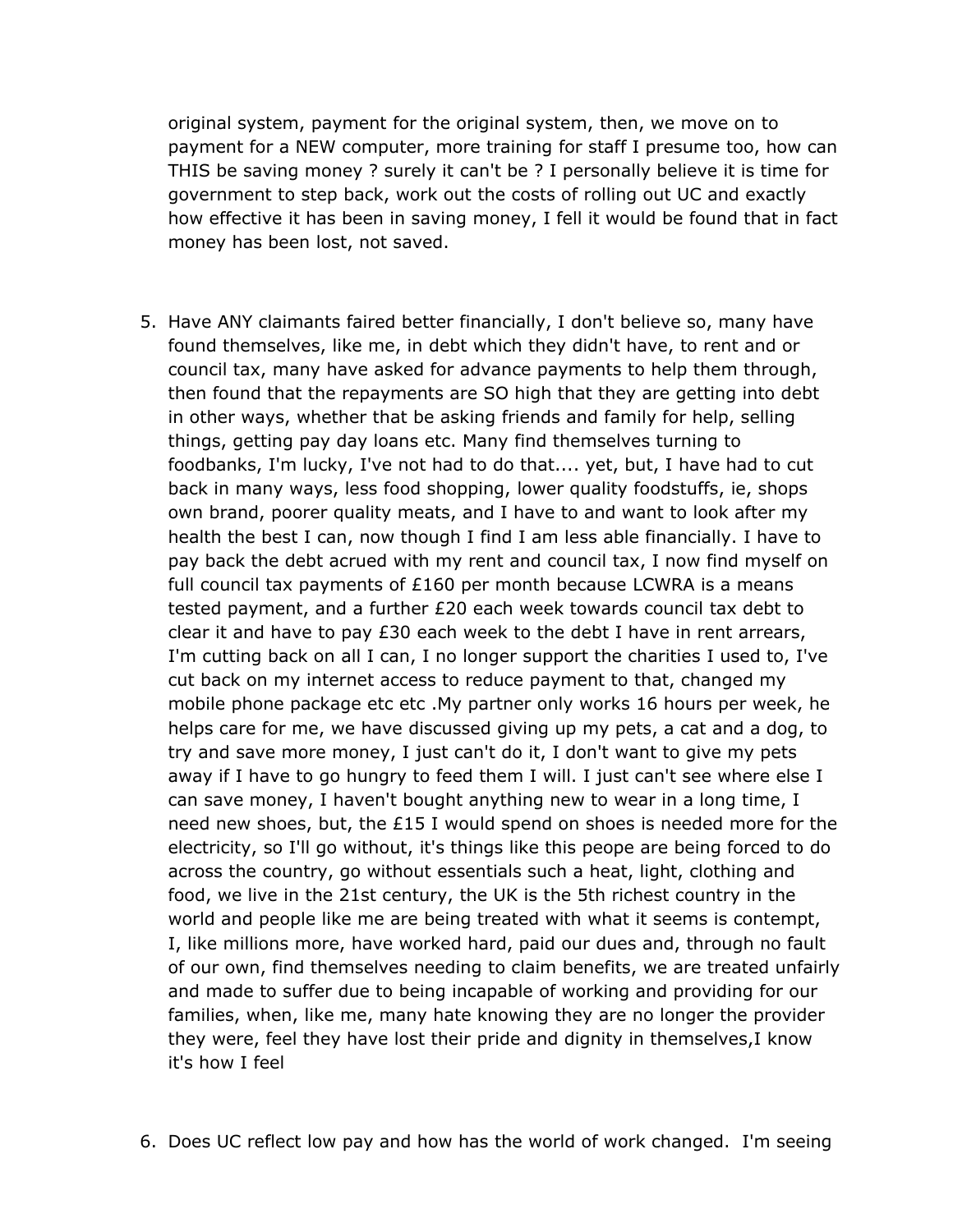the numbers of people taking zero hours contracts rise, and, the number of people unfit for work being forced to return to work, in some cases leading to their death, what kind of society are we living in when a claimant dies due to having to return to work, or having sanctions placed on them, it is utterly disgraceful and I'm sure many in government or the HoL see this themselves, so, speak out about it, take the government to task on it, being in the situation where claiming benefits can happen to ANYONE, tomorrow, it could be any member of Parliament who finds themselves out of a job, it is THAT easy to be in that situation, we do not need punishment, looked down upon, we need help. Zero hours contracts may work for some, but not everyone, not when they do not know from 1 day to the next if they will have any hours to work in any given week, they need security, and, of course, UC is paid dependant on the wage in the previous month, a person could have say £100 wages for that month, still have the bills to pay, and UC doesn't reflect that pay, but, the pay previously, which may have been £500,so,they may receive nil payment in a month they earned £100 forcing them to take out a loan, advance payment etc, which then of course has a knock on effect on the next UC payment, and so on it goes. UC does not reflect low wage earners as it should, for instance, my own partner works within homelessness and addictions, stressful and at times dangerous job, he has to travel by train to work, not cheap, around £80 per month and is paid the minimum wage, as a couple we are entitled to, by law, £498.89 due to our age bracket, and, our rent paid, though we have the bedroom tax applied as I have a spare room, the bedroom tax being yet another cruel cap, I moved into this house needing 3 bedrooms, 1 son moved out, but I am penalised ? I don't want to leave my home, I plan to live my life out here, from the £498 we must pay £160 council tax, pay back the debt incurred via the 5 week wait for UC decision, electric at £80 per month, gas £40 per month, internet £29 per month, phone bill, TV licence at £13 permonth, 2 mobile phone bills etc etc in other words, almost ALL our UC award goes towards bills and debts, from my partners wage he needs £80 per month for travel, leaving us very little for food and clothing, replacing white goods, carpet, linoleum etc if needed too, and in honesty, I'm someone who is happy with simple things, I don't have expensive tastes and if I can't afford something, I can't have it and right now, there is very little I can have, not even decent meals. Previous to our UC award this month, we had just £30 left to last a whole week with, I went without lunches as it was more important my partner had food to take to work with him, this IS the reality of UC, we are now going without vital things, essentials like food and many are being forced into deciding whether heating their home comes before having a meal !!

7. Universal Credit, in the opinions of millions, doesn't need reforming, it needs